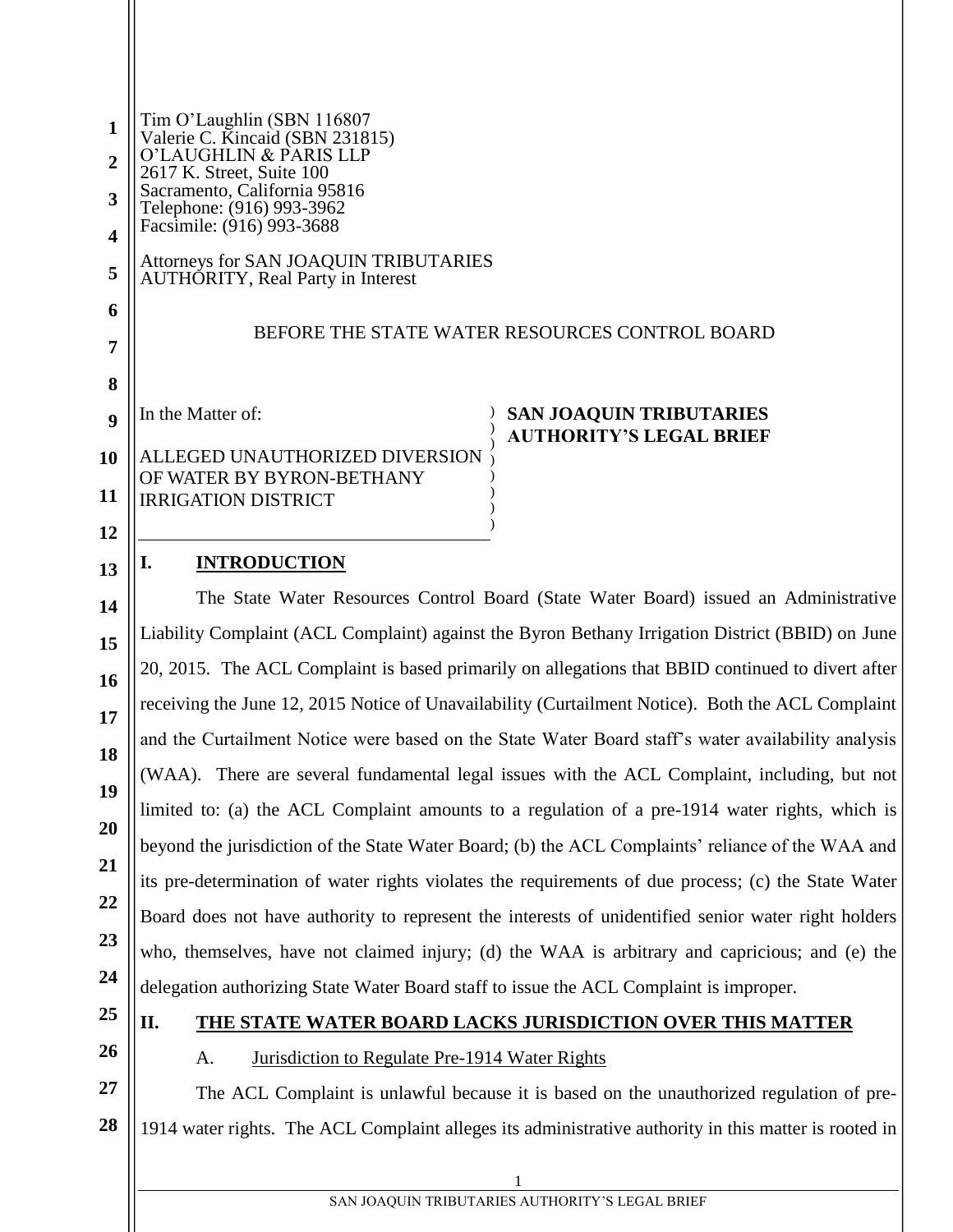**1 3** Water Code sections 1052 and 1055. (ACL Complaint, at  $\P$  2, 3, 18, 30, 32, 42.) However, the ACL Complaint is not truly based on Water Code 1052. Rather, the ACL Complaint is unlawfully based on a pre-determined regulation that expands beyond the State Water Board's authority.

**2**

**5**

**6**

**7**

**8**

**9**

**10**

**11**

**12**

**13**

**14**

**15**

**17**

**18**

**19**

**20**

**21**

**23**

**4 16 22** The State Water Board alleges it has the jurisdiction to prevent unlawful diversions of water under Water Code section 1052, even if the water is diverted pursuant to pre-1914 water right. However, an action pursuant to 1052 requires the State Water Board to make an investigation regarding the specific diversions at issue and make preliminary findings supporting the State Water Board's allegations that the water user diverted water without a valid right. (*Young v. State Water Resources Control Bd.* (2013) 219 Cal. App. 4th 397, 405 [recognizing the Board's responsibility to "investigate water use and to ascertain whether water is being diverted other than as authorized in the code."]; *see also* Water Code, § 1051.) In this case, the State Water Board did not make such a site-specific investigation. Neither did the State Water Board make other determinations specific to BBID in support of the ACL Complaint. Instead, the allegations of unlawful diversion are based on the State Water Board's watershed-wide availability analysis and Curtailment Notice. (ACL Complaint, at 4-6.) The determination of availability of pre-1914 water rights and subsequent watershed-wide Curtailment Notice amount to regulatory actions because (a) the State Water Board intended the limitations to apply generally on a watershed-wide basis and (b) the purpose of the ACL Complaint was to implement and interpret the regulatory Curtailment Notice issued by the Board. (*Tidewater Marine Western, Inc. v. Bradshaw* (1996) 14 Cal. 4th 557, 571 [describing the two-part test to identify a regulation as general application and implementation of law].) The regulation of pre-1914 water rights is outside the State Water Board's authority and jurisdiction. (*Millview Cnty. Water Dist. v. State Water Resources Control Bd.* (2014) 229 Cal. App. 4th 879, 893 [acknowledging the "long-standing rule that the Board does not have jurisdiction to regulate riparian and pre-1914 appropriative rights."].)

**24 25 26 27 28** Thus, the ACL Complaint does not represent a specific investigation of potential unlawful use and findings that a specific water user is diverting unlawfully, as required under a 1052 action. Rather, the ACL Complaint represents an enforcement action an alleging BBID violated of the Curtailment Notice regulation. For these reasons, the ACL Complaint is beyond the authority of the State Water Board and cannot be validly pursued.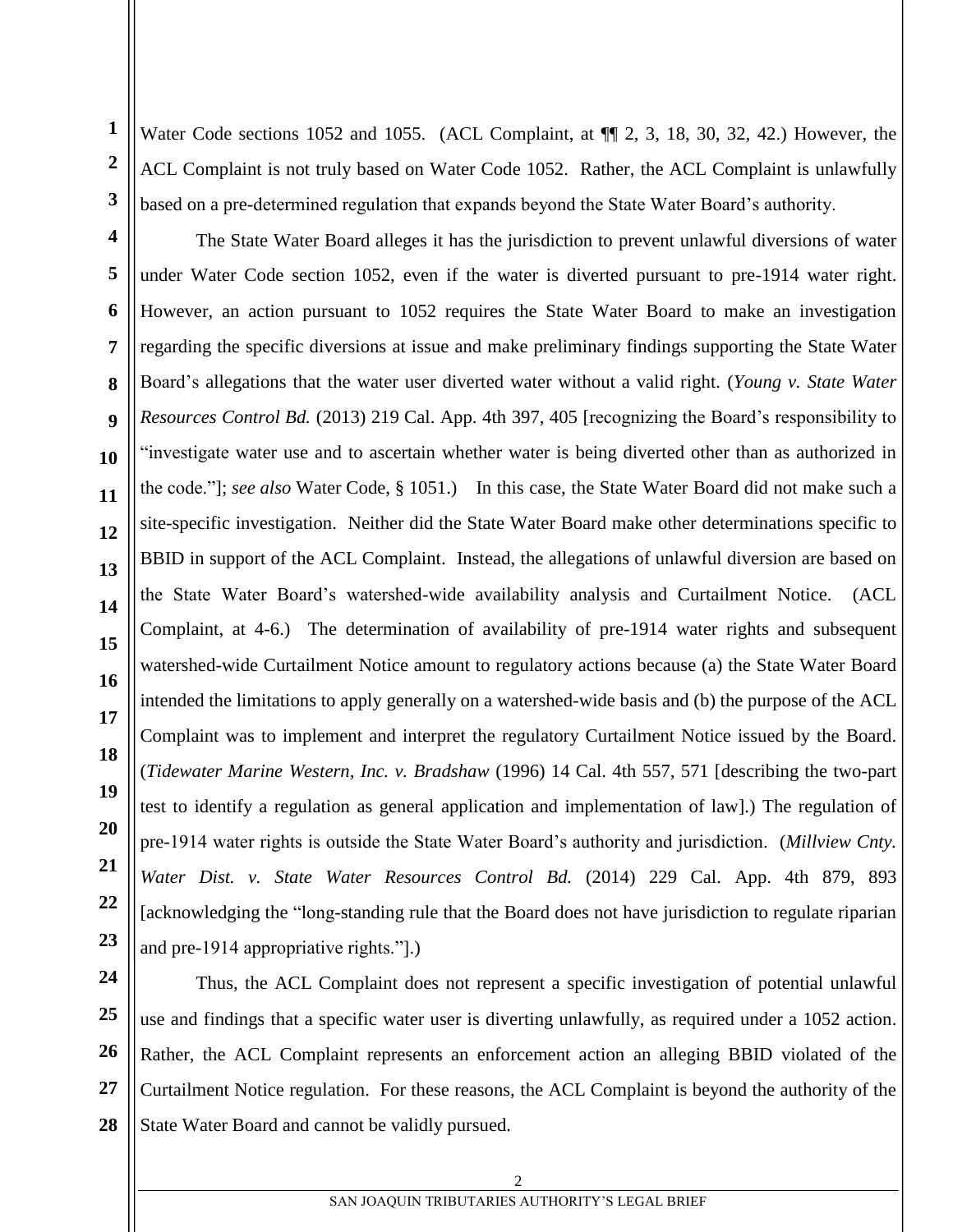**1**

**2**

**3**

**4**

**5**

**6**

**7**

**8**

**9**

**10**

**11**

**12**

**13**

**14**

**15**

#### B. Jurisdiction to Initiate a Water Availability Analysis

The State Water Board initiated the WAA to determine the amount of water in the system available for post-1914 water right holders, pre-1914 water right holders, and riparians. The State Water Board has not disclosed the basis for its authority to initiate and make such a determination.

The State Water Board does not have jurisdiction to initiate a WAA outside the context of determining whether water is available for appropriation. (*See* Water Code, §§ 179, 1375(d) [granting Board authority to conduct a WAA only within the context of the availability of unappropriated water].) The authority to determine water availability in adjudicated water systems resides with an appointed watermaster. (Water Code, §§ 4992, 4025, 4151.) Thus, it is not the State Water Board that retains the authority to oversee appropriated water in adjudicated systems. In systems that are not adjudicated, the State Water Board has authority to determine when water is available for appropriation in response to an application for a permit. However, the State Water Board does not have authority to regulate already appropriated water outside this limited determination of availability for permitting. For this reason, the State Water Board did not have the authority to commence the WAA. The ACL Complaint, which is based on the WAA, is similarly without any valid authority.

- **16**
- **17**

**18**

**19**

**20**

**21**

**22**

**23**

**24**

**25**

**26**

**27**

**28**

#### **III. THE ACL COMPLAINT VIOLATES THE DUE PROCESS RIGHTS OF BBID**

A. Due Process Protections Are Required Prior to Actions that Take Property

Prior to performing the WAA, and making the resulting determination of water availability as expressed in the Curtailment Notice, the State Water Board did not provide notice to water right holders subject to the WAA. Furthermore, the State Water Board failed to allow affected parties the opportunity to be heard, test evidence, or employ other due process protections during the process of developing the WAA. The WAA resulted in a water right determination that affected the property rights of water right holders with the priority of 1903 and later. (ACL Complaint, at ¶¶ 17, 18, 24.) Prior to making any decision that affects the property rights of water right holders, the State Water Board is required to provide due process to such water right holders. (*United States v. State Water Resources Control Bd.* (1986) 182 Cal. App. 3d 82, 101 ["[O]nce rights to use water are acquired, they become vested property rights. As such, they cannot be infringed by others or taken by governmental action without due process and just compensation."].) The failure of the State Water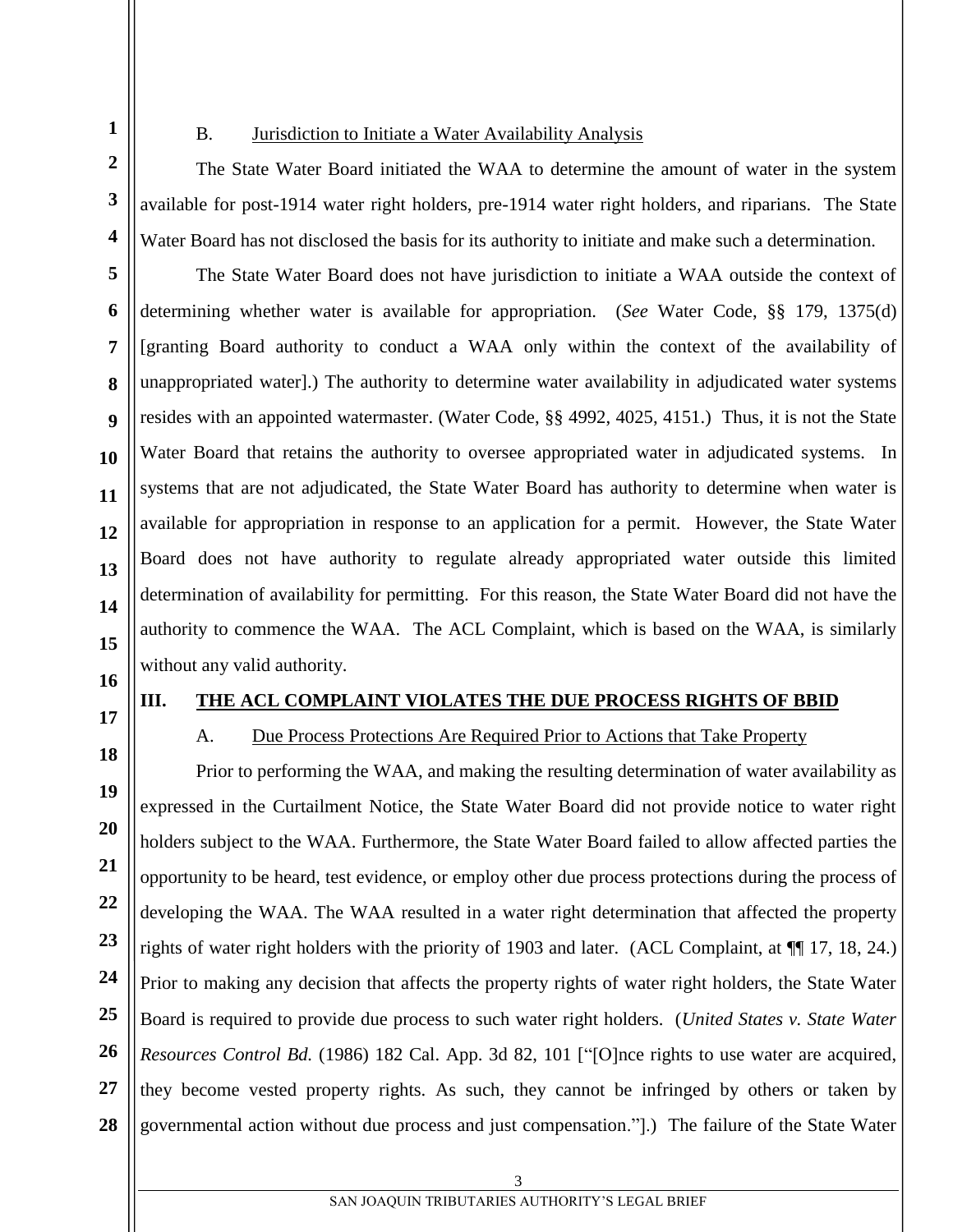Board to provide the opportunity to be heard violates the due process of the water right holders receiving the Curtailment Notice. (*Id.*) This violation voids the WAA and Curtailment Notice, which are the basis of the ACL Complaint.

**1**

**2**

# B. Comparison to Previous Curtailment Actions Highlight Due Process Violations

The State Water Board has previously been faced with the need to curtail water use. The State Water Board developed Term 91 in response to the need to protect stored water releases. Comparing the Curtailment Notice process with the Term 91 process highlights the severe due process violations that occurred in 2015.

Term 91 is a provision that curtails water right holders that are junior to the Department of Water Resources and the United States Bureau of Reclamation (Projects) when the Projects are releasing stored water to meet water quality objectives. Term 91 was developed by the State Water Board in response to the Projects protesting new permit applications. Specifically, in October of 1980, the Projects developed a proposed method for determining when Term 91 should take effect. In March of 1981, the State Water Board held a hearing on this method, at which all affected parties were provided the opportunity to test information through cross-examination and presentation of opposing evidence. (WR Order 81-15, at 1.) The State Water Board deliberated on the evidence and adopted Order 81-15 which established a final method for determining when Term 91 curtailment would be instituted. (*See* WR Order 81-15.) Upon issuance of Order 81-15, which represented a final decision of the State Water Board, any party had the opportunity to challenge the Order. After the State Water Board adopted Order 81-15, it included Term 91 in all permits issued after 1978. (WR Order 81-15, at 11.)

The curtailment actions in 2015 starkly contrast with the above approach. The WAA was developed by State Water Board staff, rather than a group of water users claiming injury and requesting curtailment. The State Water Board did not hold a hearing or otherwise provide an opportunity for any potentially affected parties to review or challenge the proposed WAA methods. The State Water Board did not adopt the methodology through an Order or other final decision; it is unclear if any of the State Water Board members understood or authorized the methods used by staff. Finally, the WAA was not applied to post-1914 permit holders, but also applied to regulate the diversion of water pursuant to pre-1914 water rights.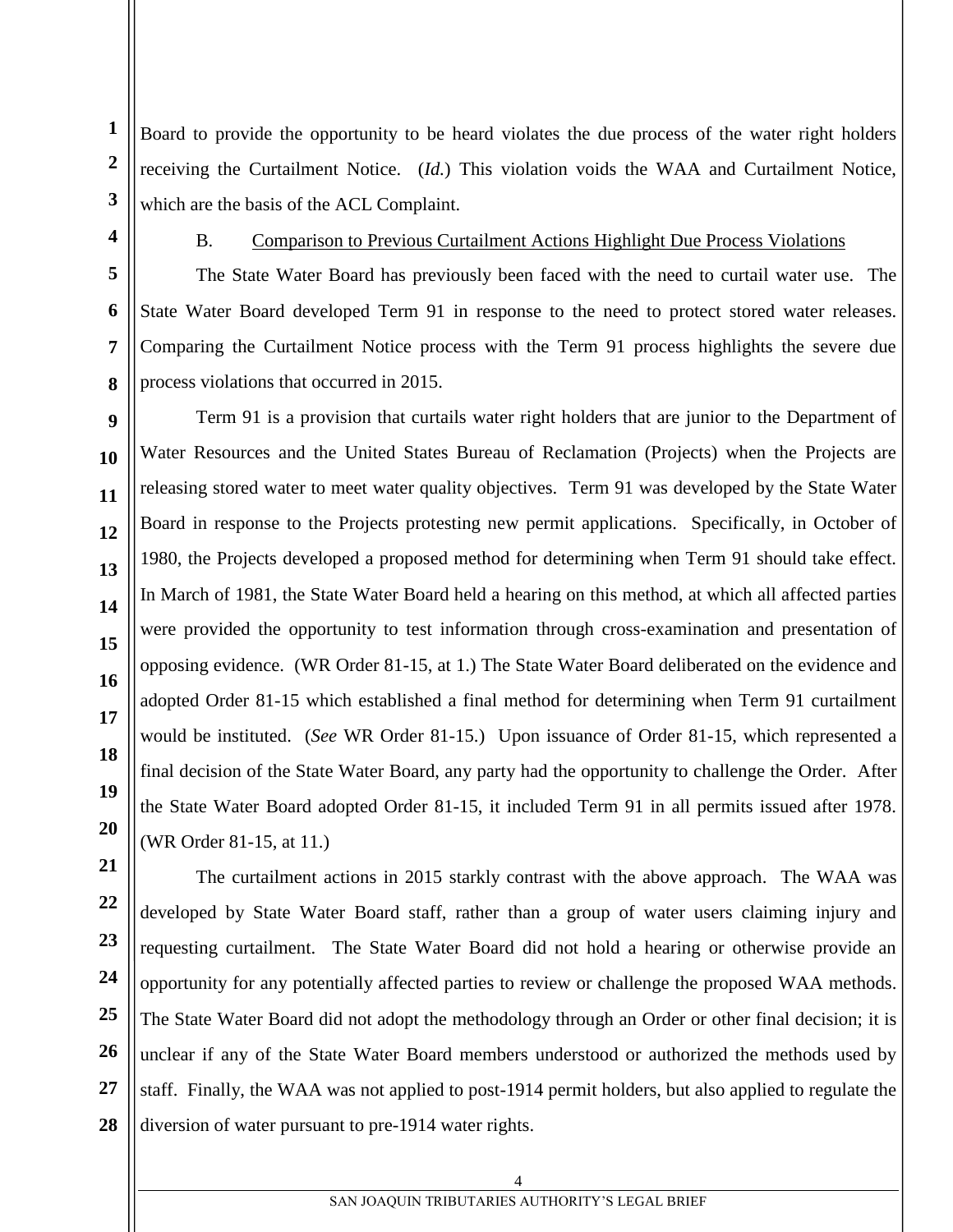When comparing the vastly different approach the State Water Board took when developing the Term 91 curtailment, it is clear that the WAA was developed in violation of the due process requirements. The State Water Board must, as it has done previously, provide due process protections when developing methods to restrict the property rights of water right holders.

**1**

# **IV. THE STATE WATER BOARD LACKS STANDING TO ISSUE THE ACL COMPLAINT**

As noted above, the State Water Board does not have jurisdictional authority to bring an ACL Complaint against BBID in this matter. Outside its regulatory authority, the State Water Board has not demonstrated that it is a party that has been injured by BBID's diversions. Additionally, the State Water Board lacks authority to represent other allegedly-injured water users in this matter.

# A. No Injury to the State Water Board

The State Water Board is not, itself, injured by the alleged unlawful diversion of BBID. The State Water Board has the authority to oversee and protect unappropriated water. (Water Code, §§ 1250 *et seq.*) However, this authority does not extend to water that has been appropriated, especially when the water is appropriated pursuant to a pre-1914 right. (*See id.*) After the State Water Board appropriates water, the rights and interests in that water become the responsibility of the water right holders. (*Millview Cnty. Water Dist. v. State Water Resources Control Bd.* (2014) 229 Cal. App. 4th 879, 894 [recognizing the Board's lack of authority over pre-1914 water disputes].) If water that belongs to a senior water right holder is diverted unlawfully by a junior water right holder, it is the senior water right holder's responsibility to protect its senior right. The State Water Board has no responsibility to allege injury on behalf of the senior water right holder. (*Id.*)

**28** The facts in the present matter, as alleged by the State Water Board in the ACL Complaint, indicate that BBID's alleged unlawful diversion does not involve unappropriated water; instead, the State Water Board alleges BBID unlawfully diverted water that was appropriated and belonged to more senior water right holders. For example, the State Water Board alleges there is not sufficient water to satisfy BBID's water rights because other, more senior, water right holders have the right to appropriate the water BBID is alleged to have diverted. (ACL Complaint, at ¶ 18.) Thus, the ACL Complaint is based on the allegation that BBID has taken water that is appropriated and belongs to a more senior water right holder. These allegations indicate that it is not the State Water Board that is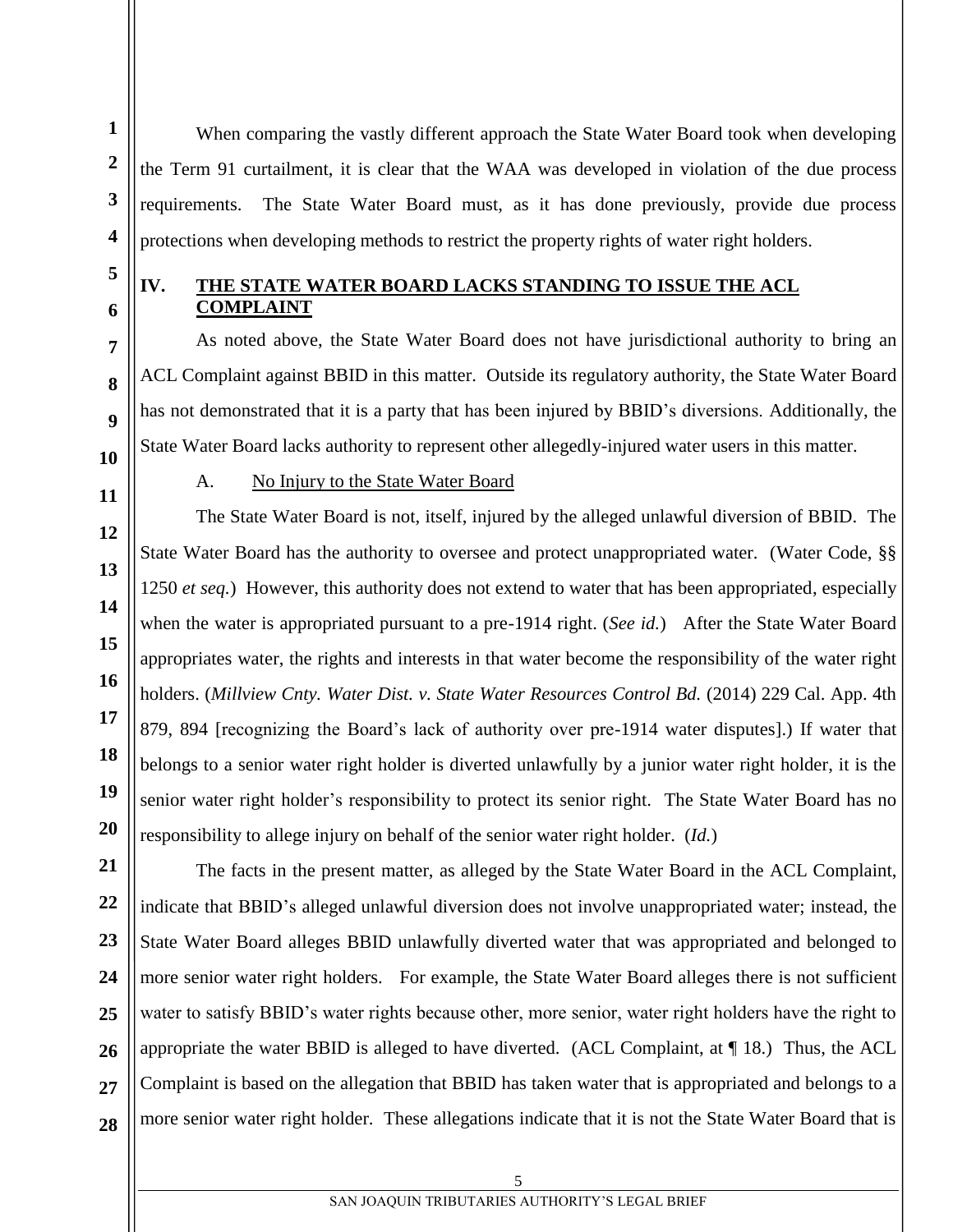being injured, but rather, the alleged injury would belong to unidentified senior water right holders who have not made any claims of injury. For this reason, the State Water Board is not the proper party to bring this matter.

**1**

**2**

**3**

**4**

**5**

**6**

**7**

**8**

**9**

**10**

**11**

**12**

**13**

**14**

**15**

**16**

**17**

**18**

**19**

**20**

# B. No Ability to Represent Injured Water Users

The ACL Complaint is based on alleged injuries to unidentified senior water right holders. (ACL Complaint, at ¶ 18 ["Drought management of water rights is necessary to ensure that water to which senior right holders are entitled is actually available to them."].) However, the ACL Complaint never specifically identifies the individual water right holders who have incurred injury. (*See id.*) Further, at no point has the State Water Board alleged that the unidentified injured water users have delegated authority to the State Water Board to represent their interests in this matter. In fact, the State Water Board cannot step into the shoes of a water right holder and represent their interests against other pre-1914 water right holders. (*Young v. State Water Resources Control Bd.* (2013) 219 Cal. App. 4th 397, 406; *see also* Water Code, § 1831(e).)

### C. No Continuing Jurisdiction

The State Water Board may be able to assert that it has continuing jurisdiction over a post-1914 water right. Indeed, because the State Water Board issues all post-1914 water rights it could make the argument that it has an interest in ensuring the terms and limitations of that right are followed. However, the same continuing jurisdiction does not exist with a pre-1914 water right. (*See*, *e.g.*, *Water* Code § 1831(e).) The State Water Board did not issue BBID's pre-1914 water right and has no regulatory authority over this right. For this reason, the State Water Board cannot assert its authority to issue the ACL Complaint is derived from its general right to oversee water rights.

- **21**
- **22 23**

**24**

**25**

**26**

**27**

**28**

### **V. THE ACL COMPLAINT IS NOT SUPPORTED BY A VALID WATER AVAILABILITY ANALYSIS**

An action that takes or restricts property rights must be supported by evidence and cannot be arbitrary and/or capricious. (*Associated Builders & Contractors, Inc. v. San Francisco Airports Comm'n* (1999) 21 Cal.App.4th 352, 361; *20th Century Ins. Co. v. Garamendi* (1994) 8 Cal.App.4th 216, 272; *Golden Cheese Co. v. Voss* (1991) 230 Cal.App.3d 547, 556.) The WAA determined there was not sufficient water available to support the diversions of water right holders with the water right priority of 1903 and later. This determination affected the rights of water right holders with the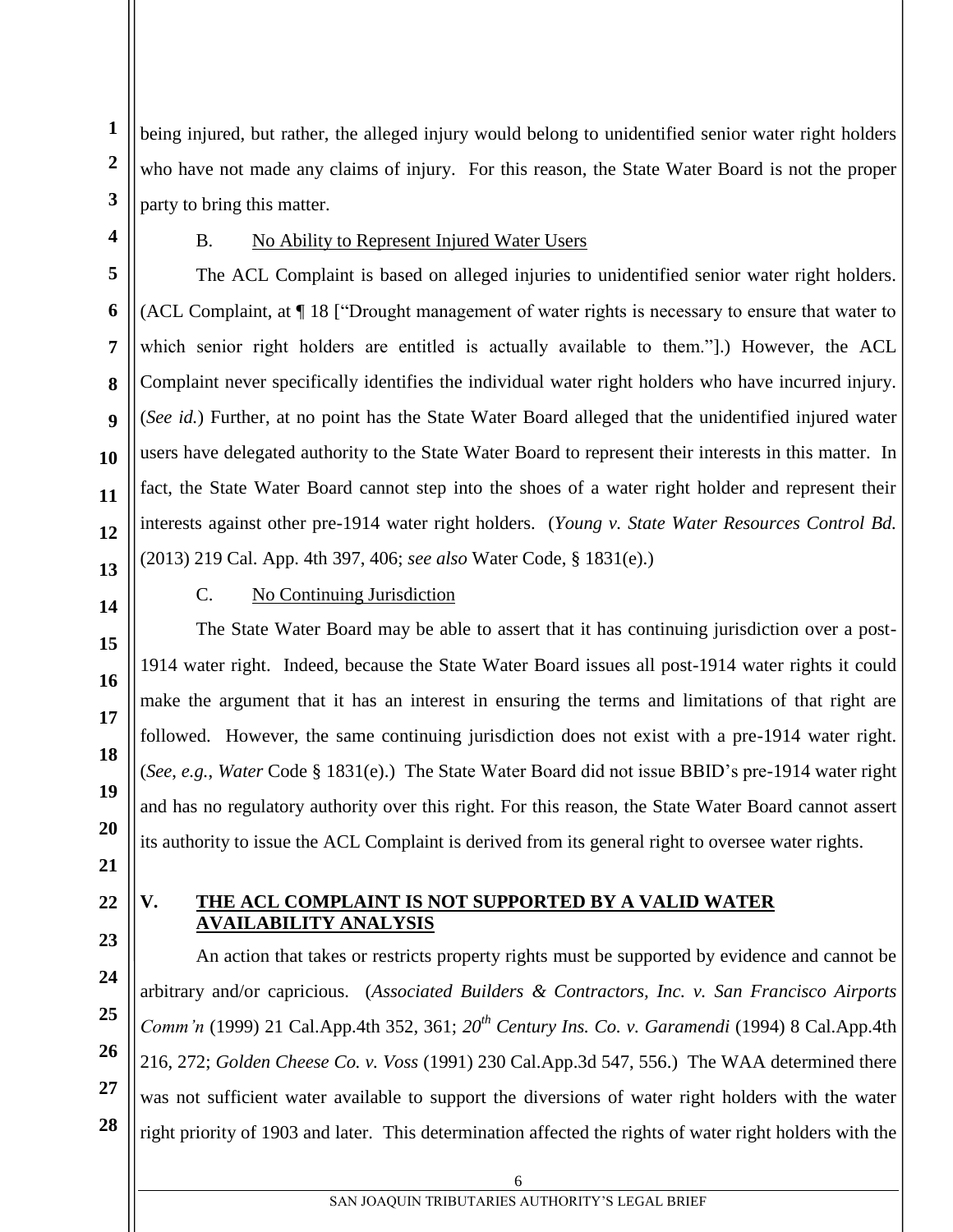water right priority of 1903 and later. The right to divert water is a property right. (*Fullerton v. State Water Resources Control Bd.* (1979) 90 Cal. App. 3d 590, 598.) The WAA is arbitrary, capricious, and lacks evidentiary support. For these reasons, the ACL Complaint cannot supported and should not proceed.

**5**

**1**

**2**

**3**

**4**

**6**

**7**

**8**

**9**

**10**

**11**

**12**

**13**

**14**

**15**

**16**

**17**

**18**

**19**

**20**

**21**

**22**

**23**

**24**

#### A. The WAA Calculation of Water Supply Was Arbitrary and Capricious

The ACL Complaint states BBID diverts water from the intake channel to the Banks Pumping Plant. (ACL Complaint, at  $\P$  4, 36.) In determining the water available for diversion at this location, the State Water Board must consider all factors that affect the actual water available for appropriation at that location in order to properly "ascertain whether or not water . . . is appropriated under the laws of this State." (*See* Water Code, § 1051.) The State Water Board failed to make such a site-specific investigation.

Further, the State Water Board's demand analysis only considered full natural flows into the system. It failed to consider the other water sources such as released stored water, return flows, accretions, recirculated flows, and other potential sources of water available for appropriation. The State Water Board failed to consider return flows. Return flows may significantly add to the volume of water available for diversion. (*E.g., Salton Bay Marina v. Imperial Irrigation Dist.* (1985) 172 Cal. App. 3d 914, 927.) Given BBID's location, which is downstream of several diversions which return flow to the San Joaquin River and its tributaries, the State Water Board cannot properly assess the supply of water available for BBID without evaluating the quantity of return flow available for appropriation.

The State Water Board did not account for accretions. BBID's point of diversion is significantly downstream of gauge locations. In addition, the BBID point of diversion is at the end of several tributaries that are historically gaining rivers. Because of the location of BBID's diversion points, the State Water Board should have considered system accretions in determining water supply available for BBID.

**25 26** The State Water Board did not rely on actual measured inflow of water available to BBID at the point of diversion. Rather, the State Water Board relied on estimated supply by using numbers calculated by the Department of Water Resources. It is unclear whether these estimates provide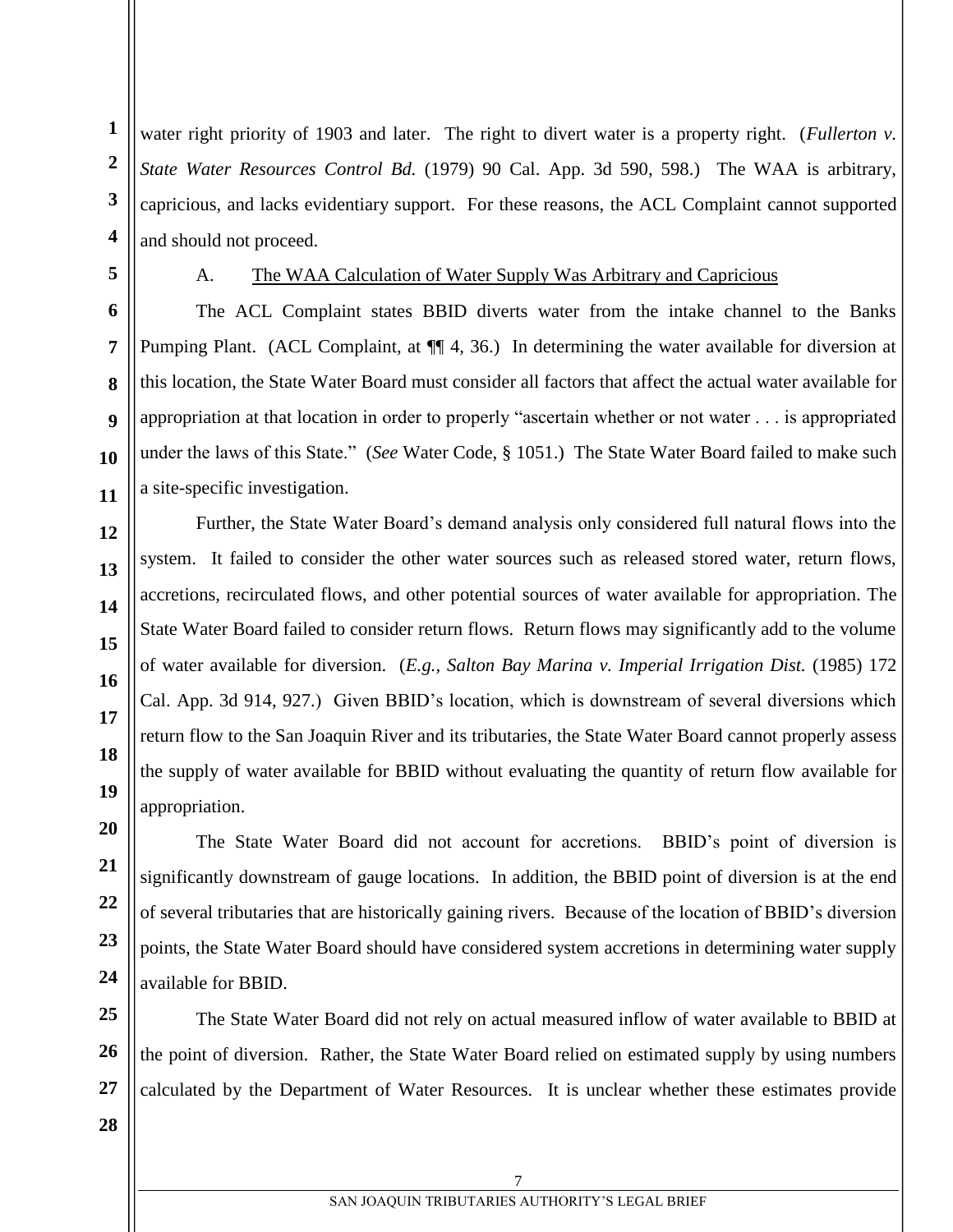**1 2** accurate accounting of water actually available at the point of diversion. Therefore, the State Water Board arbitrarily and capriciously employed an inaccurate water-supply analysis.

**3**

**4**

**5**

**6**

## B. The WAA Calculation of Water Demand Was Arbitrary and Capricious

Similar to the supply analysis, the State Water Board's demand analysis is not sufficient to support the ACL Complaint for several reasons. First, the State Water Board calculates demand by assuming all claims to divert water represented by Statements of Diversion and Use are valid, without otherwise verifying those claims. Claims to divert water recorded in Statements of Diversion and Use do not amount to valid water rights. Such a claim "is simply a statement made by the person or organization who diverted and used the water. Division of Water Rights Staff do not analyze the contents of a Statement, or research the legal water right status of the diverter at the time of receipt . . . . [and] they are not systematically audited for accuracy." (SWRCB, *Water Rights: Statement of Water Diversion and Use Program*, *available at* 

[http://www.waterboards.ca.gov/waterrights/water\\_issues/programs/diversion\\_use/](http://www.waterboards.ca.gov/waterrights/water_issues/programs/diversion_use/) ) Accordingly, the State Water Board's estimate of water demand includes all claims, not rights, which vastly overestimates demand and cannot serve as a proper basis for issuing a curtailment of water rights.

Second, the WAA failed to properly account for pre-1914 and riparian demand separately. To the extent a diverter claims its diversion is supported by both a riparian and pre-1914 water right, the State Water Board treated the entire right as a riparian right. This is improper because it fails to consider the priority date of the pre-1914 right and elevates pre-1914 water rights to a riparian priority. This assumption vastly over-estimates senior water demands.

Third, the State Water Board assumed all riparian water right holders were senior to any pre-1914 demand. Although riparian rights holders are generally the most senior water right holders in the system, there are exceptions to this general rule. Riparian rights do not attach to lands held by the government until such land has been transferred to private ownership; in these cases, the date of priority for the riparian right is the date of transfer to private ownership. The State Water Board's demand analysis failed to consider that riparian water right holders may be junior in priority to some pre-1914 water right holders due to patent dates. Riparian water rights may also be prescribed by appropriative water users upstream. The WAA failed to consider the effect of prescription on demand.

**28**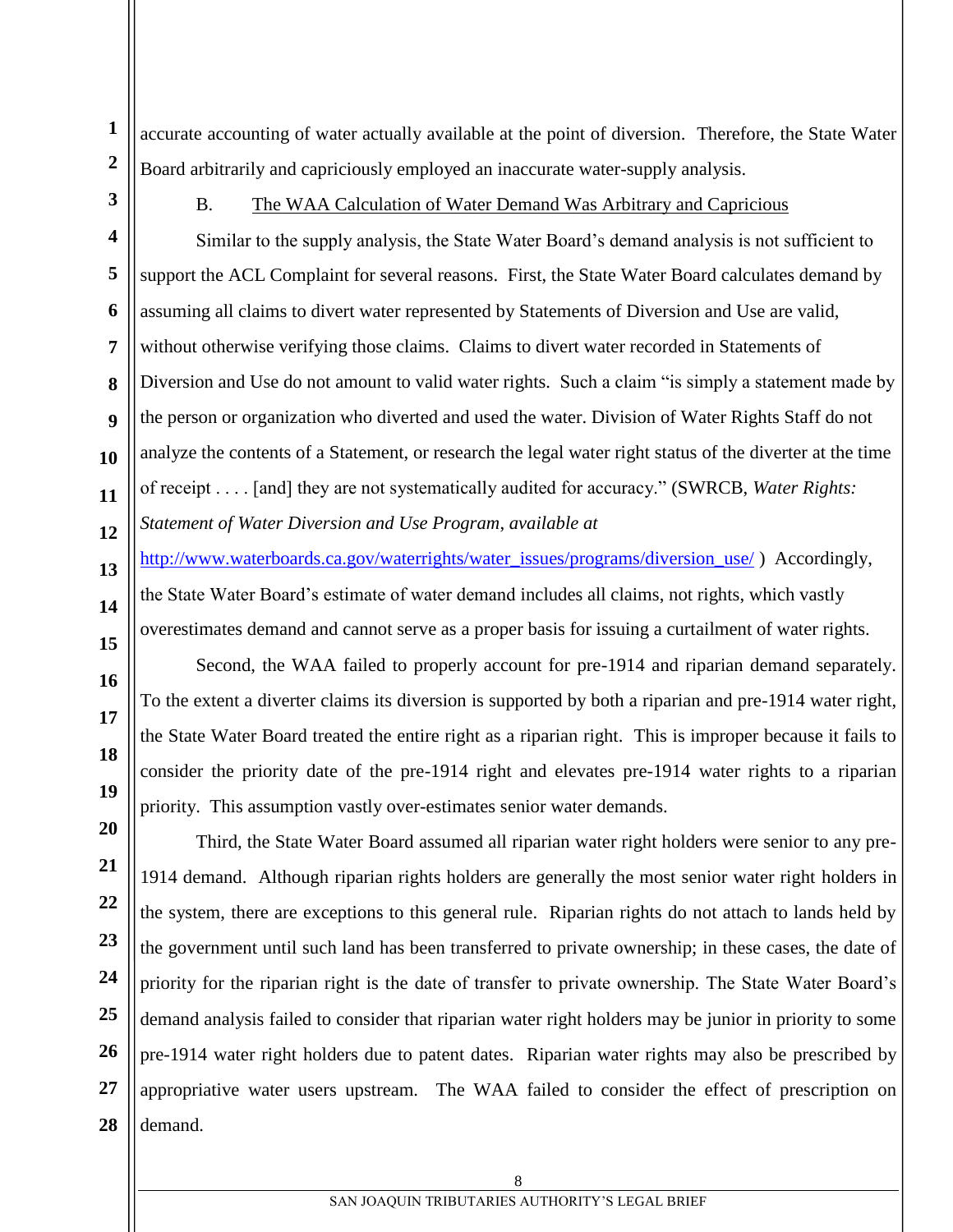Fourth, the allocation of demand is unclear. Specifically, it is not clear which portion of the system demand is allocated to the Sacramento and San Joaquin Rivers, and the tributaries thereto, respectively. Without understanding how the WAA allocates demand, it is not possible know whether the approach is arbitrary and/or capricious.

Finally, the demand analysis did not take into consideration that several claimed senior water right holders in the Delta participated in a Voluntary Cutback Program. This program reduced demand. Because the WAA did not take the reduced demand into consideration, it overestimated demand, and curtailed too many water users.

**1**

**2**

#### C. Protection of Stored Water Released to Meet Water Quality Objectives

One of the fundamental threshold issues in determining water availability is the legal protection of stored water. The State Water Board has not taken an official position regarding the extent to which, if at all, water released from storage should be protected from in-Delta diversion. If the State Water Board's WAA took the position that in-Delta diverters were allowed to divert stored water released to meet water quality objectives, the WAA would include in-Delta demands regardless of stored water releases. On the other hand, if the WAA took the position that in-Delta diverters are not allowed to divert previously stored water released to meet water quality objectives, the demand for in-Delta diversions would be reduced. The various interested parties have divergent views regarding the protection of stored water.

It appears the State Water Board staff is also divided on the issue of the extent to which stored water released to meet water quality objectives should be protected. Tom Howard testified that he understood stored water released to meet water quality objectives is protected from in-Delta diversion. (Howard Deposition, at 27.) On the other hand, Kathy Mrowka testified water released for water quality objectives has been abandoned and not protected from Delta diversion. (Mrowka Deposition, at 261.) Whereas John O'Hagan testified he simply did not know if this water was protected or treated as abandoned. (O'Hagan Deposition, at 57.)

The issue of when and how previously stored water is protected is fundamental to the management of water, the authority to appropriate water, and the determination of unlawful diversion of water throughout the state. Certainly the State Water Board and its staff should develop a consistent approach regarding this issue. To the extent parties disagree and challenge the State